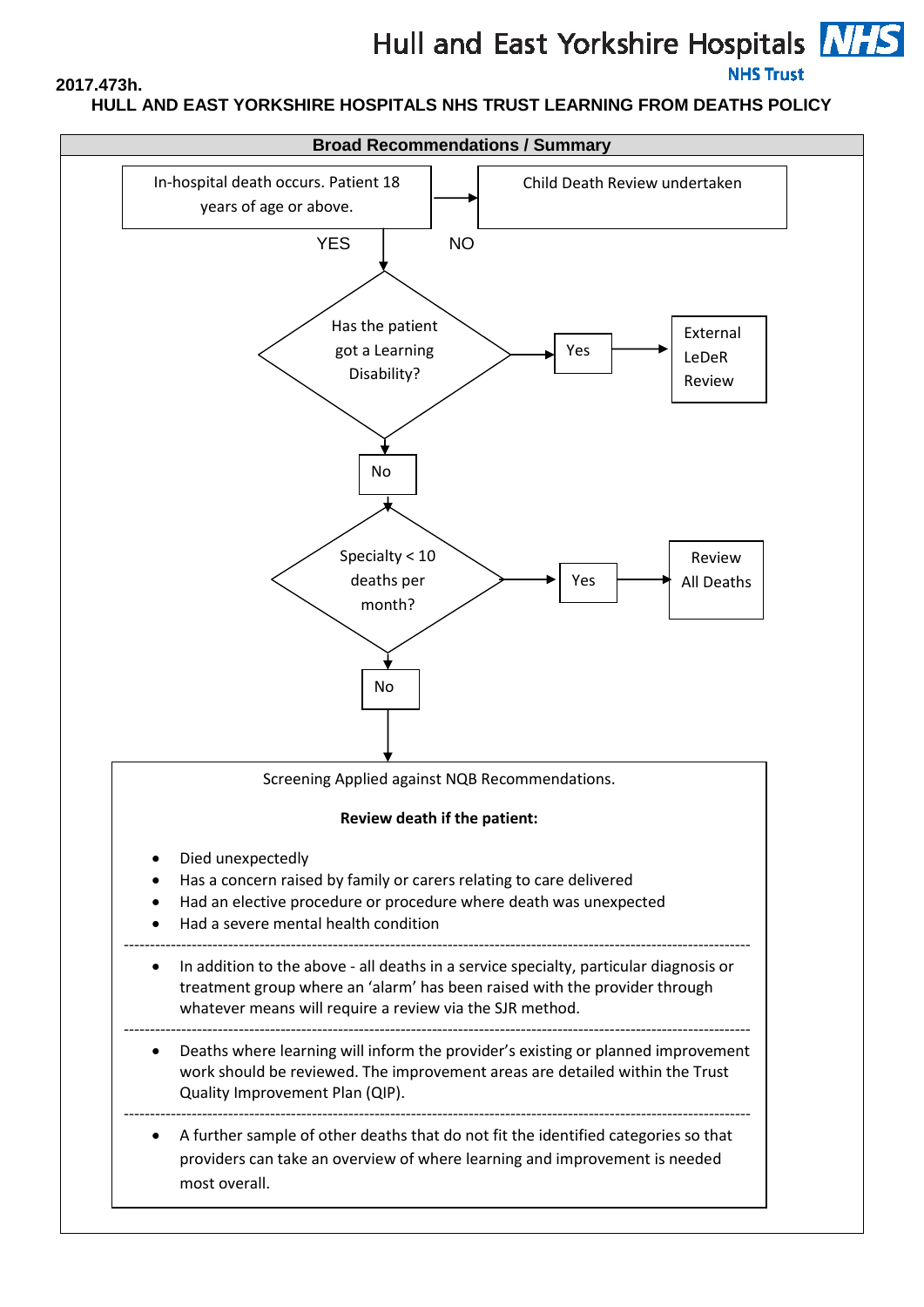#### **HULL AND EAST YORKSHIRE HOSPITALS NHS TRUST LEARNING FROM DEATHS POLICY**

#### **1. BACKGROUND**

In December 2016, the Care Quality Commission (CQC) published its review on the way NHS Trusts review and investigate the deaths of patients in England: *Learning, candour and accountability.* The CQC found that none of the Trusts they contacted were able to demonstrate best practice across every aspect of identifying, reviewing and investigating deaths and ensuring that learning is implemented. The review translates the CQC recommendations into 7 national work streams:

- 1. Delivering a new national Learning from Deaths framework
- 2. Improving how Trusts engage with and support bereaved families
- 3. Improving learning from deaths of service users with learning disabilities or serious mental illness
- 4. Improving the recording of information about patient deaths and sharing of this between organisations to learn from review of the care provided to patients who die.
- 5. Improving the quality and consistency of investigations into patient deaths
- 6. Supporting Trust Boards to implement the new requirements
- 7. Improving how the CQC assesses Trusts' learning from deaths

On March 21st 2017 the National Quality Board published "*National Guidance on Learning from Deaths*" which includes very specific quidance on the roles and responsibilities of the Board of Directors and the Non-Executive .It is essential that this guidance be read alongside the *Serious Incident Framework*. Trust boards are accountable for ensuring compliance with both these frameworks.

The guidance clearly states that the learning from mortality reviews should be integral to a provider's clinical governance and quality improvement work.

Executives and non-executive directors should have the capability and capacity to understand the issues affecting mortality in their Trust and provide necessary challenge.

#### **Purpose and Legal Requirements**

- To confirm the process and ensure a consistent and coordinated approach for the scrutiny and review of hospital deaths.
- To consider mortality rates and national mortality indicators, available at diagnosis and individual ward/speciality level.
- To identify any areas of practice both specific to the individual case and beyond that could potentially be improved. Areas of good practice are also identified, acknowledged, supported and shared.
- To ensure clear reporting mechanisms are in place, to escalate any concerns via the proper channels, so that the Trust is aware and can take appropriate actions.
- To make families and carers aware of the Trusts approach to mortality review, and to engage and support families and carers who express concerns about the care given to patients who have died.

Duty of Candour will be applied to all mortality reviews where appropriate.

Deaths in hospital of patients under the age of 18 years and maternal deaths are excluded from this process document because they are reviewed under other established Trust processes, via reporting to Local Safeguarding Children Board/CDOP (Child Death Overview Panel). However, reviews using the structured judgement methodology may still be undertaken to allow local hospital level learning.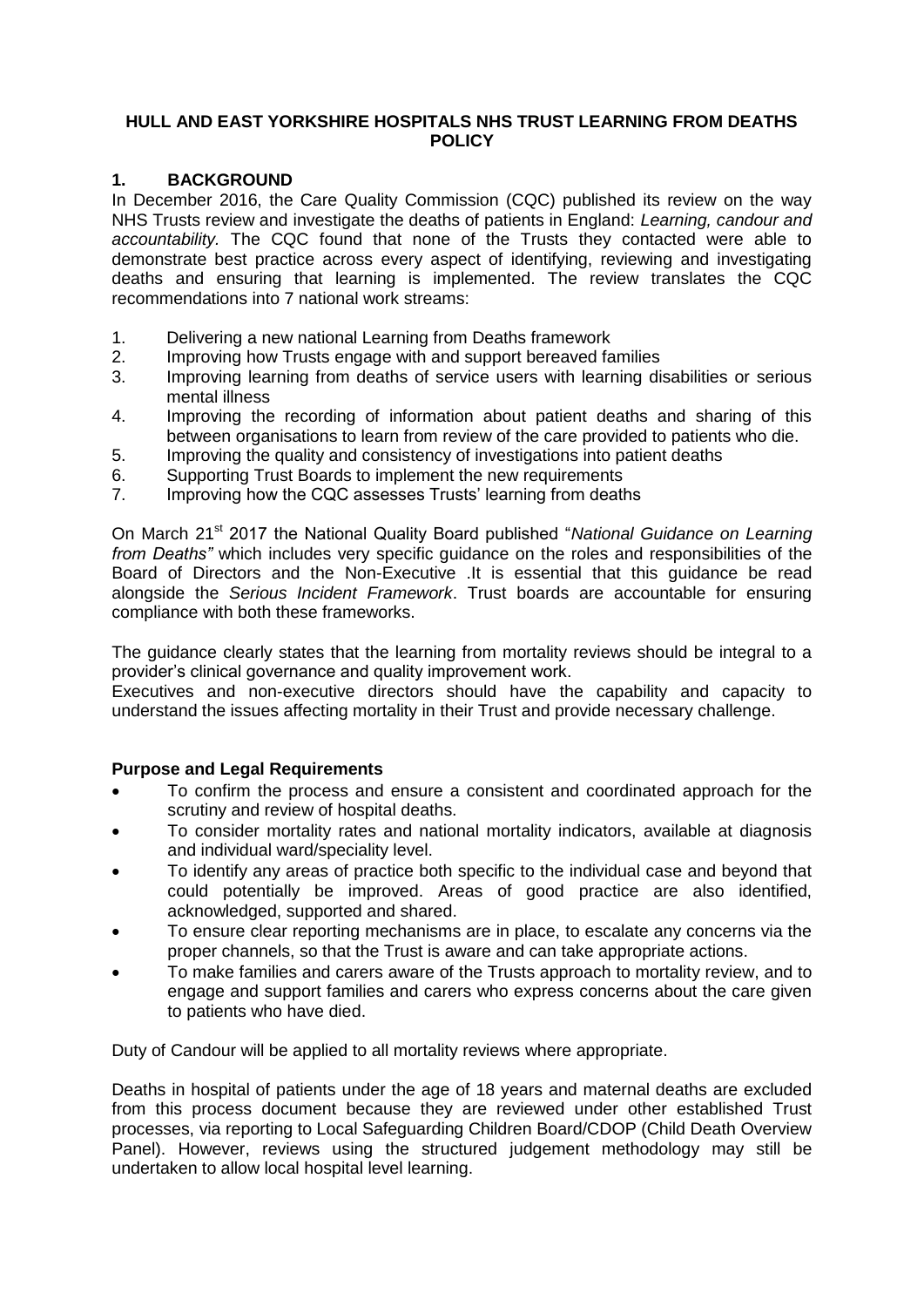*Documentation and administrative procedures following a death are detailed by a separate Trust policy. <sup>1</sup>*

# **2. LEARNING FROM DEATHS**

The Trust has adopted the Measuring and Monitoring Safety Framework and is applying it to various quality improvement projects, including learning from deaths. The principles of the framework are detailed in the diagram below.



The framework consists of five 'dimensions' and associated questions that the Trust can use to help understand the safety of its services. Used over time, this will help to give a rounded, accurate and 'real time' view of safety and will support efforts to identify those areas which present the greatest opportunity for safety improvement. The delivery will be monitored through the Trusts Quality Improvement Plan.

# **3. CRITERIA FOR SELECTING DEATHS TO REVIEW**

The Trust will review, at a minimal, the following deaths as stated by the National Quality Board in the "*Learning from Deaths"* publication.**<sup>2</sup>**

The Trust will review the following deaths by the method detailed for each type:

- 1. all unexpected deaths, and deaths as a result of a relevant elective procedure;
	- To be reviewed by the Structured Judgement Review methodology.
- 2. all deaths where bereaved families and carers, or staff, have raised a significant concern about the quality of care provision;
	- To be reviewed by the Structured Judgement Review methodology.
- 3. all in-patient, out-patient and community patient deaths of those with learning disabilities. (The LeDeR Review **<sup>3</sup>** is currently utilised by Hull and East Yorkshire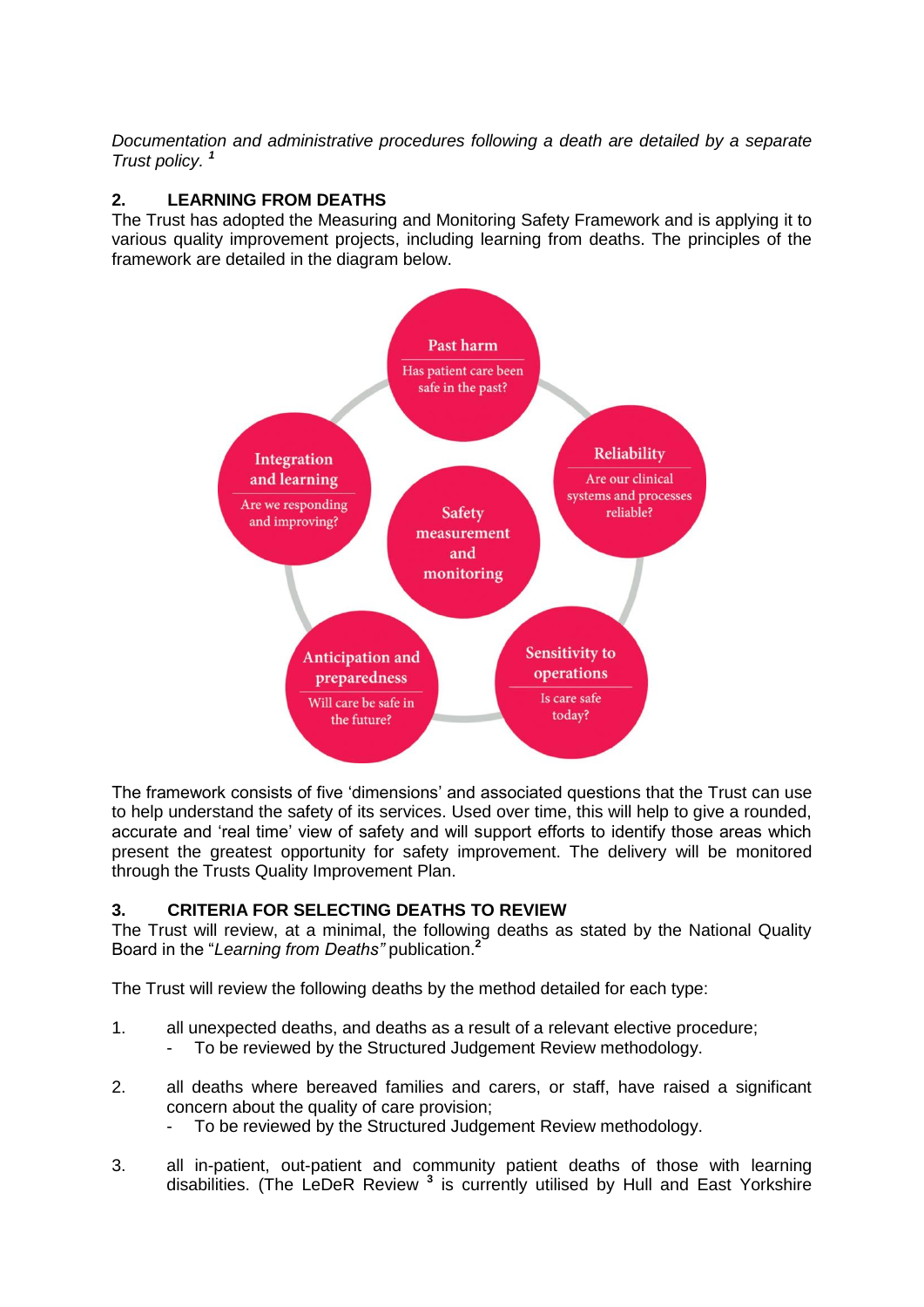Hospitals NHS Trust, and is a robust review undertaken separately from the structured judgement review. See references for more information.)

- To be reviewed by the LeDeR Programme.
- 4. all deaths in a service specialty, particular diagnosis or treatment group where an 'alarm' has been raised with the provider through whatever means (for example via a Summary Hospital-level Mortality Indicator or other elevated mortality alert, concerns raised by audit work, concerns raised by the CQC or another regulator);
	- To be reviewed by the Structured Judgement Review methodology.
- 5. deaths where learning will inform the provider's existing or planned improvement work
	- To be reviewed by the Structured Judgement Review methodology.
- 6. a further sample of other deaths that do not fit the identified categories so that providers can take an overview of where learning and improvement is needed most overall.
	- To be reviewed by the Structured Judgement Review methodology.
- 7. All deaths where the patient had a severe mental health illness, identified by flagging system (attributed clinical diagnosis code);
	- To be reviewed by the Structured Judgement Review methodology.
- 8. All deaths of infants and children;
	- Referred to Child Death Overview Panel/Safeguarding. Structured Judgement Review optional addition.
- 9. All Stillbirths and Maternal deaths; - Referred to MBRRACE and the Yorkshire Neonatal Network **<sup>4</sup>**

#### **4. REVIEW PROCESS STEPS**

All mortality reviews will be undertaken using the online mortality review form, based in the Lorenzo EPR system. This form is based on the Structured Judgement Review and meets the requirements of NHS I reporting.

In addition to the Trust internal review any death of a patient with a recognised Learning Disability as defined by the Learning Disabilities White Paper 'Valuing People'12 (2001) will be referred to the Learning Disabilities Mortality Review (LeDer) programme.

In-hospital patient death occurs and is marked as deceased on the EPR system, Lorenzo.

- 1 If the patient deceased under a speciality that has less than an average of 10 deaths per month, a review will be undertaken. The Trust will review all deaths in specialties with less than an average 10 deaths per month.
- 2 If the patient deceased under a speciality with more than an average of 10 deaths per month, the National Quality Board minimal criteria is applied to identify which cases are reviewed, (See criteria for selecting deaths to review, and "*National Quality Board: Learning from Deaths*" publication)
- 3 The outcome of the review is then inspected by the Clinical Outcomes Manager, using the Trust Business Intelligence Analyser. A route of escalation is then decided, dependant on the scores given to the structured judgement review, as detailed by the flow diagram on the next page.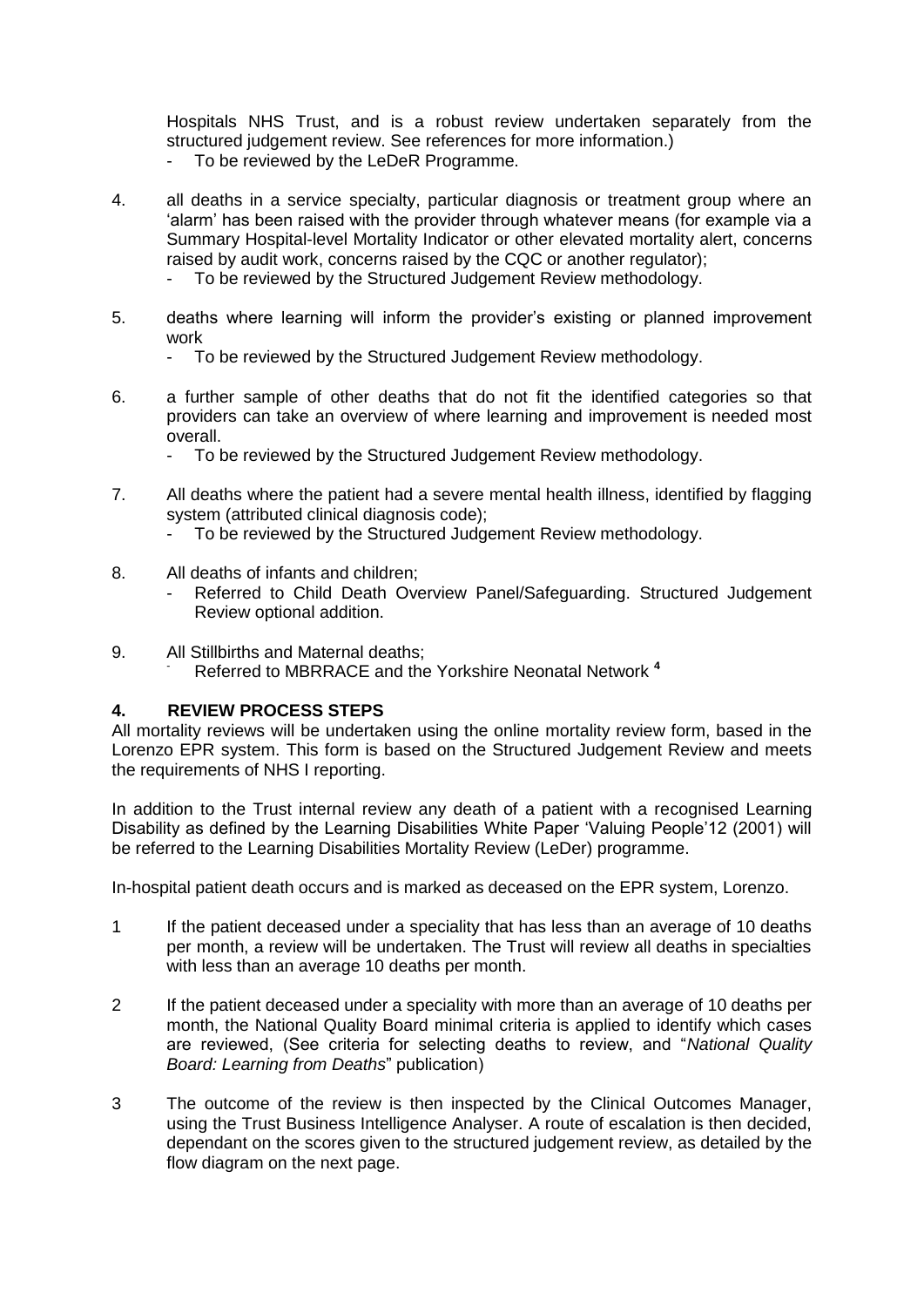# **4. SERIOUS INCIDENTS**

The Serious Incident framework works collaboratively with the Trusts response to the death of a service user. Where a serious incident is declared in relation to the death of a patient (regardless of a structured review), a robust investigation process is implemented, detailed within the Trusts risk management policy. **<sup>5</sup>**

Cases that have undergone a stage 2 Structured Judgement mortality review will be escalated to the Risk Department if poor quality of care is identified at this level. The decision is then made by the Trust Triumvirate as to whether the case requires a Serious Incident declaration. A set criteria is used to decide if a case is declared as a Serious Incident or not.

All Serious Incidents relating to patient death will trigger a Structured Judgement mortality review that will co-exist alongside the full Serious Incident Investigation. The outcomes from the structured mortality review will be fed back to the Risk Department.



A more detailed flow chart is available in *Appendix 1* showing the scoring system in relation to case escalation.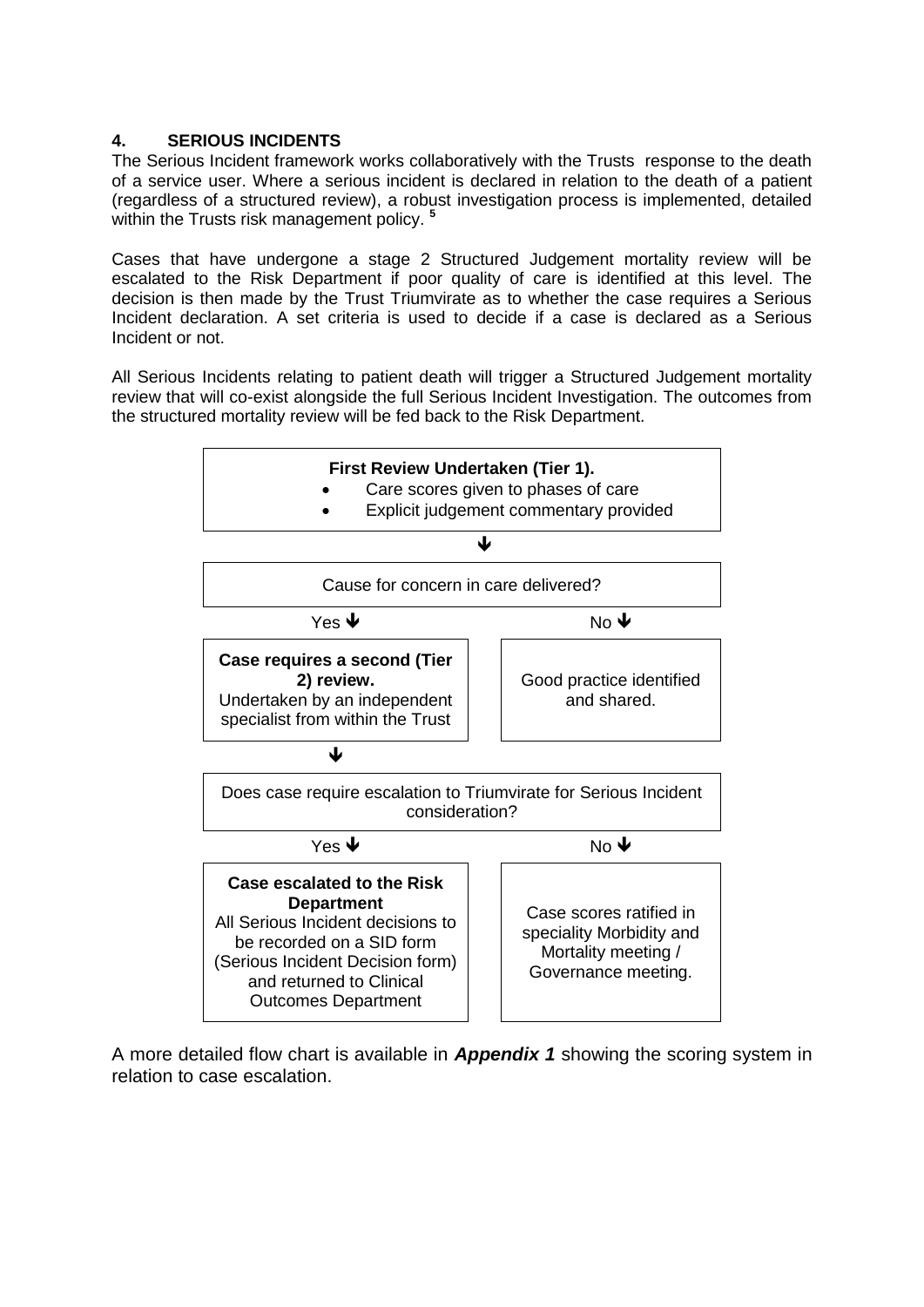# **5. ENGAGING BEREAVED FAMILIES AND CARERS**

- Bereaved families and carers will be given an opportunity to raise questions or share concerns in relation to the quality of care received by their loved one.
- Bereaved families and carers will be involved in the investigation of any death that is concluded to be avoidable as part of the Serious Incident investigation process. They will receive an investigation report including any actions taken to ensure lessons are learned.
- Families and carers will also be made aware of the Trusts approach to structured mortality review via the printed bereavement booklet that is handed to the families and carers by the Bereavement Team.

Upon recognition of a patient receiving sub-optimal care the Trust will:

- Begin with a genuine apology and early meeting with the family/carers
- All staff supporting the bereaved must have the necessary skills and knowledge of the incident.
- One person should be identified as the lead for liaison with the family/carer; consider the need for an independent advocate with the skills to work with bereaved individuals.
- Decide on a case-by-case basis the extent in which the responsible clinician will be involved in the investigations.
- Action being taken should be explained in person and in writing.
- Set out how the will be kept informed and supported.
- Describe what to expect from an investigation, including timescales and outcomes.
- Clearly explain the Serious Incident investigation's rationale and purpose: these investigations are conducted to support learning, not to hold anyone to account. Be clear: if wrongdoing is found, separate processes are followed.
- Inform the family/carers of any delays in the process
- Ensure there is a co-ordinated approach if multiple agencies need to contact the family/carer; for example, where regulators, coroners or the police are involved. A single point of contact with the family should be appointed to keep them engaged.

The Trust Duty of Candour policy details how the Trust is open and honest with its patients.**<sup>6</sup>**

# **6. TRAINING AND SUPPORT**

Structured Judgement Review training is being provided by the Trust Clinical Outcomes Manager, Clinical Mortality Leads and also via the Royal College of Physicians and NHS Improvement Academy (where available).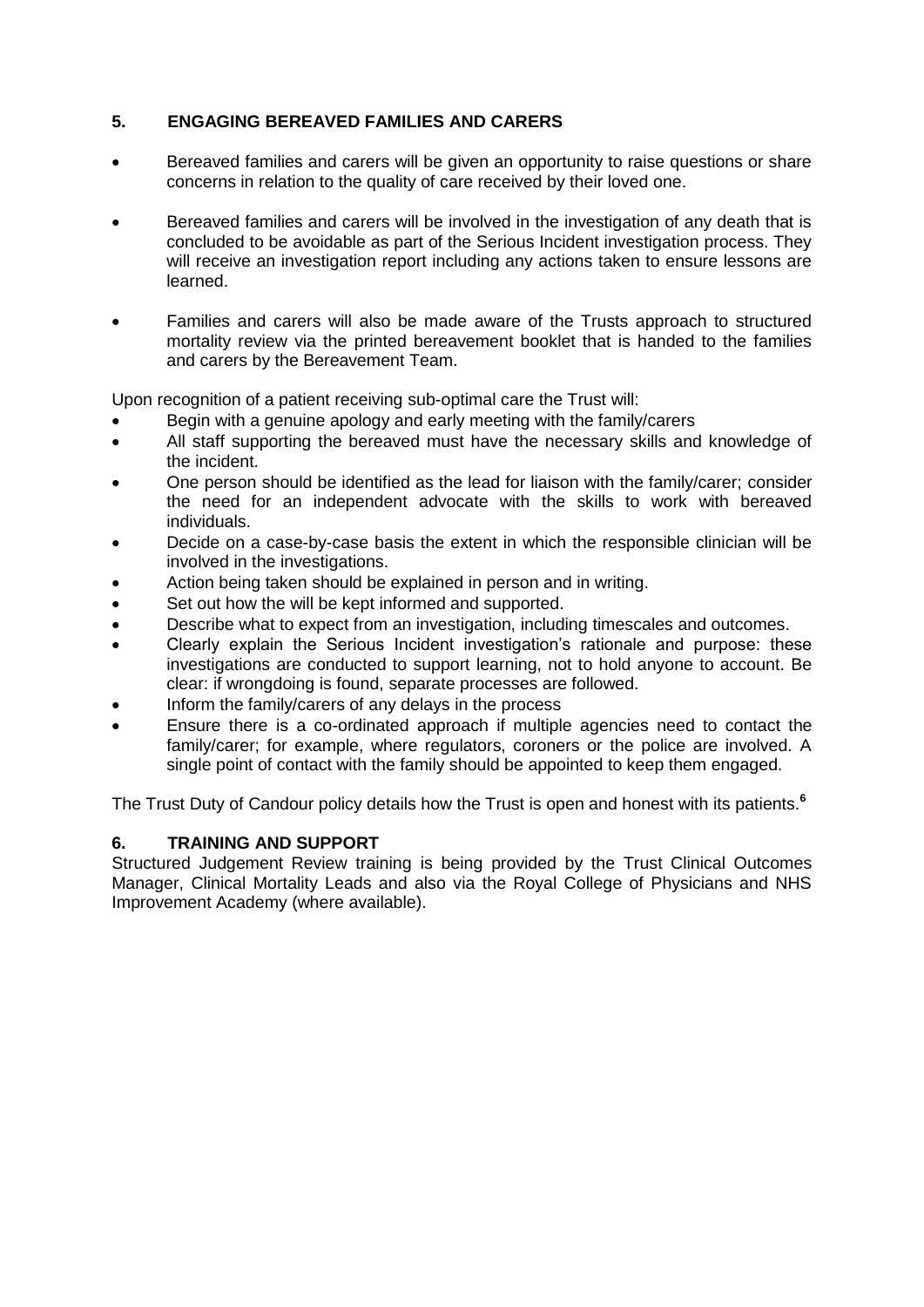# **7. PROCESS FOR MONITORING COMPLIANCE**

| What is being<br><b>Monitored</b>                                                                                                              | <b>Responsibility</b>                  | <b>Frequency</b>                                                   | <b>Reporting</b>                                                                                                                         |
|------------------------------------------------------------------------------------------------------------------------------------------------|----------------------------------------|--------------------------------------------------------------------|------------------------------------------------------------------------------------------------------------------------------------------|
| Specialties with <10<br>deaths per month to<br>undertake SJR on all<br>cases                                                                   | <b>Clinical Outcomes</b><br>Department | <b>Quarterly review</b><br>of compliance,<br>trends and<br>themes. | Quarterly reports<br>escalated to the                                                                                                    |
| Specialties with >10<br>deaths per month to<br>undertake SJR on 10<br>cases, all others to be<br>screened against NQB<br>recommendations (page | <b>Clinical Outcomes</b><br>Department | <b>Quarterly review</b><br>of compliance,<br>trends and<br>themes. | <b>Mortality Monitoring</b><br>Committee, Operational<br>Quality Committee and<br>Board.                                                 |
| Identification of learning<br>and action plans followed                                                                                        | Governance Leads                       | Annual                                                             | Quarterly reports<br>escalated to the<br><b>Mortality Monitoring</b><br>Committee, Operational<br><b>Quality Committee and</b><br>Board. |

# **8. ROLES AND RESPONSIBILITIES**

# **The Chief Medical Officer will:**

- Assure the Board that the mortality review process is in line with the National programme
- Ensure that arrangements are in place so that all clinical staff as appropriate are aware of their responsibilities to contribute to the process.
- Provide advice to the mortality review lead and maintain an oversight of the process.
- Chair the Mortality Monitoring Committee

# **The Non-Executive Director will:**

- Have an oversight of the mortality review processes.
- Constructively challenge and support any systems and processes linked to the review, investigation and learning of deaths.
- Ensure the Trust Board of Directors receives on a quarterly basis, data for which they can be assured is accurate and consistent.

# **Speciality Governance Leads/Mortality Leads will:**

- Promote the implementation of the Structured Judgement Review
- Ensure that cases are discussed within the Speciality Morbidity and Mortality meeting, ratifying any case review scores that require attention.
- Ensure action plans are in place where sub-optimal care is identified via themes and trends.

# **The Clinical Outcome Leads/Quality Safety Managers will:**

- Offer training and advice to colleagues involved with the mortality review process
- Oversee the management of case-note tracking
- Ensure that any case where a relative or carer has expressed concern about quality of care has a full SJR undertaken
- Arrange for cases graded as a concern by the "first reviewer" (based on phases of care scores and avoidability of death scores of 3 and below) to go to MCNRG for further review and action.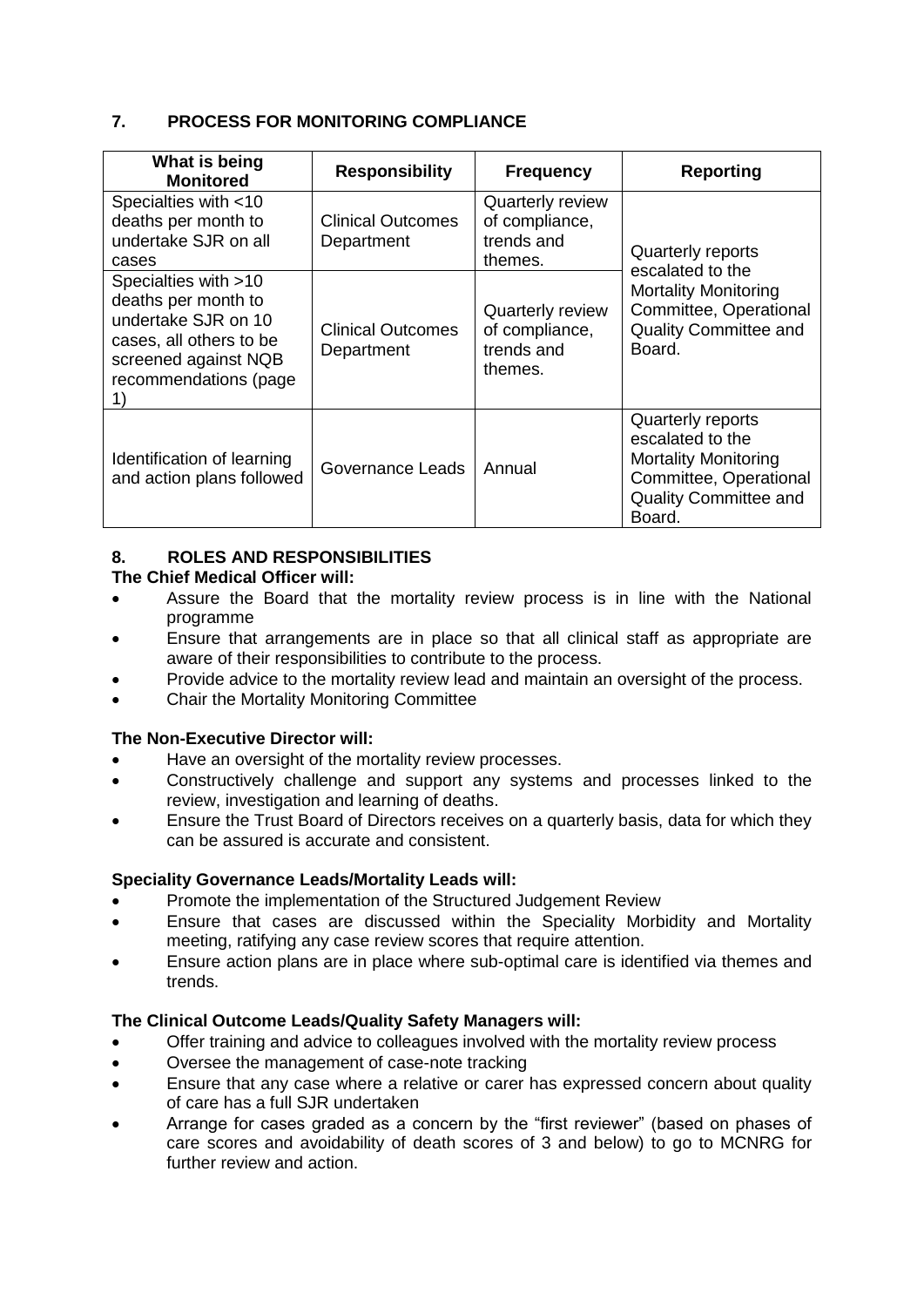- Feedback concerns raised at Mortality Monitoring Committee to relevant specialties using the specialty governance processes.
- Escalate cases for consideration of Serious Incident declaration
- Provide monthly reports to Quality Safety Managers on specialty compliance with process
- Provide quarterly reports to the Mortality Monitoring Committee to update on themes and trends identified, as well as overall progress with mortality review within the Trust
- Ensure learning points are identified, and ensure action plans are discussed and recorded at Governance meetings, and monitored for deliverance in collaboration with the Clinical Outcomes Manager.

# **The Clinical Coding Department will:**

- Code deceased patient case notes within agreed timescales
- Provide support to the Mortality Monitoring Committee
- Work with the mortality review lead to ensure a workable process for Consultants to access notes

# **9. REFERENCES**

1. Trust Policy CP330- Documentation and Administrative Procedures Following a **Death** 

<https://pattie.interactgo.com/Interact/Pages/Content/Document.aspx?id=3530&SearchId=>

2. National Quality Board "National Guidance on Learning from Deaths" first edition published March 2017. [https://www.england.nhs.uk/wp-content/uploads/2017/03/nqb](https://www.england.nhs.uk/wp-content/uploads/2017/03/nqb-national-guidance-learning-from-deaths.pdf)[national-guidance-learning-from-deaths.pdf](https://www.england.nhs.uk/wp-content/uploads/2017/03/nqb-national-guidance-learning-from-deaths.pdf)

3. LeDeR Review – Learning Disabilities Mortality Review, NHS England/HQIP , June 2016 [http://www.bristol.ac.uk/media-library/sites/sps/leder/5.%20Briefing%20paper%20-](http://www.bristol.ac.uk/media-library/sites/sps/leder/5.%20Briefing%20paper%20-%20Working%20with%20other%20investigation%20and%20review%20processes%20v1.pdf) [%20Working%20with%20other%20investigation%20and%20review%20processes%20v1.pd](http://www.bristol.ac.uk/media-library/sites/sps/leder/5.%20Briefing%20paper%20-%20Working%20with%20other%20investigation%20and%20review%20processes%20v1.pdf) [f](http://www.bristol.ac.uk/media-library/sites/sps/leder/5.%20Briefing%20paper%20-%20Working%20with%20other%20investigation%20and%20review%20processes%20v1.pdf)

4. MBRACE-UK<https://www.npeu.ox.ac.uk/mbrrace-uk>

# 5. Risk Management Policy and Procedures CP362

<https://pattie.interactgo.com/Interact/Pages/Content/Document.aspx?id=3500><br>Serious Incident Framework: https://improvement.nhs.uk/resources/s Serious Incident Framework: [https://improvement.nhs.uk/resources/serious-incident](https://improvement.nhs.uk/resources/serious-incident-framework/)[framework/](https://improvement.nhs.uk/resources/serious-incident-framework/)

6. Duty of Candour

# **10. APPENDICES**

APPENDIX 1 - Scoring Process APPENDIX 2 Serious Incident Decision (SID) form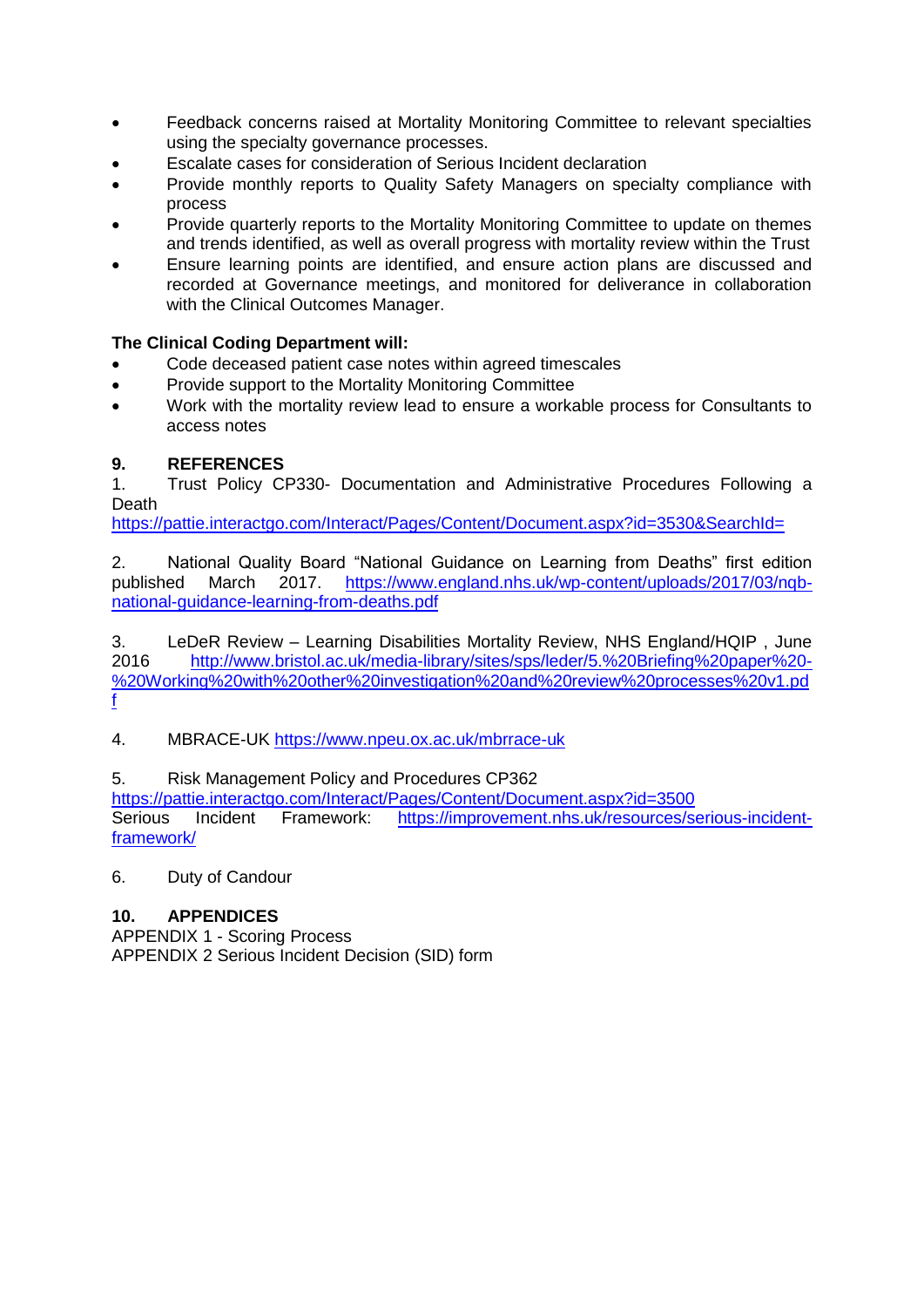| <b>Document Control</b>               |                              |                                                       |                                     |  |  |
|---------------------------------------|------------------------------|-------------------------------------------------------|-------------------------------------|--|--|
| Reference No:                         |                              | First published:                                      |                                     |  |  |
| <b>Version:</b>                       | V <sub>1</sub>               | <b>Version</b><br><b>Current</b><br><b>Published:</b> | 4 October 2017                      |  |  |
| <b>Lead Director:</b>                 | <b>Chief Medical Officer</b> | <b>Review Date:</b>                                   | 4 October 2019                      |  |  |
| Document Managed by<br>Name:          | Chris Johnson                | <b>Ratification Committee:</b>                        | Quality<br>Operational<br>Committee |  |  |
| Document Managed by<br>Title:         | Chris Johnson                | Date EIA Completed:                                   |                                     |  |  |
| <b>Consultation Process</b>           |                              |                                                       |                                     |  |  |
|                                       |                              |                                                       |                                     |  |  |
| Key words (to aid intranet searching) |                              |                                                       |                                     |  |  |
|                                       |                              |                                                       |                                     |  |  |
| <b>Target Audience</b>                |                              |                                                       |                                     |  |  |
| All staff                             | <b>Clinical Staff Only</b>   |                                                       | Non-Clinical Staff Only             |  |  |
| Managers                              | <b>Nursing Staff Only</b>    |                                                       | <b>Medical Staff Only</b>           |  |  |
|                                       |                              |                                                       |                                     |  |  |

| Version Control |                |        |                             |
|-----------------|----------------|--------|-----------------------------|
| <b>Date</b>     | <b>Version</b> | Author | <b>Revision description</b> |
|                 |                |        |                             |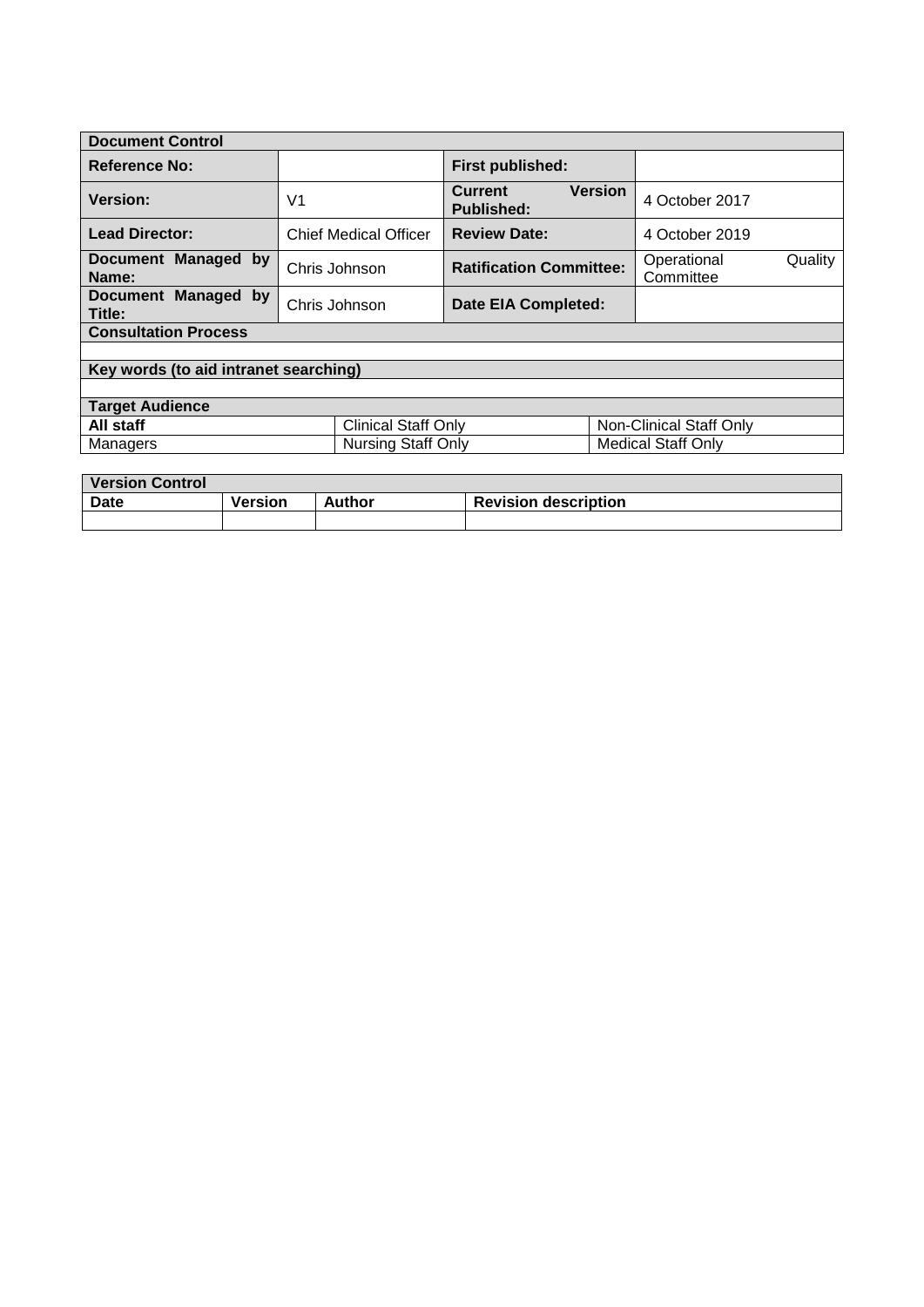

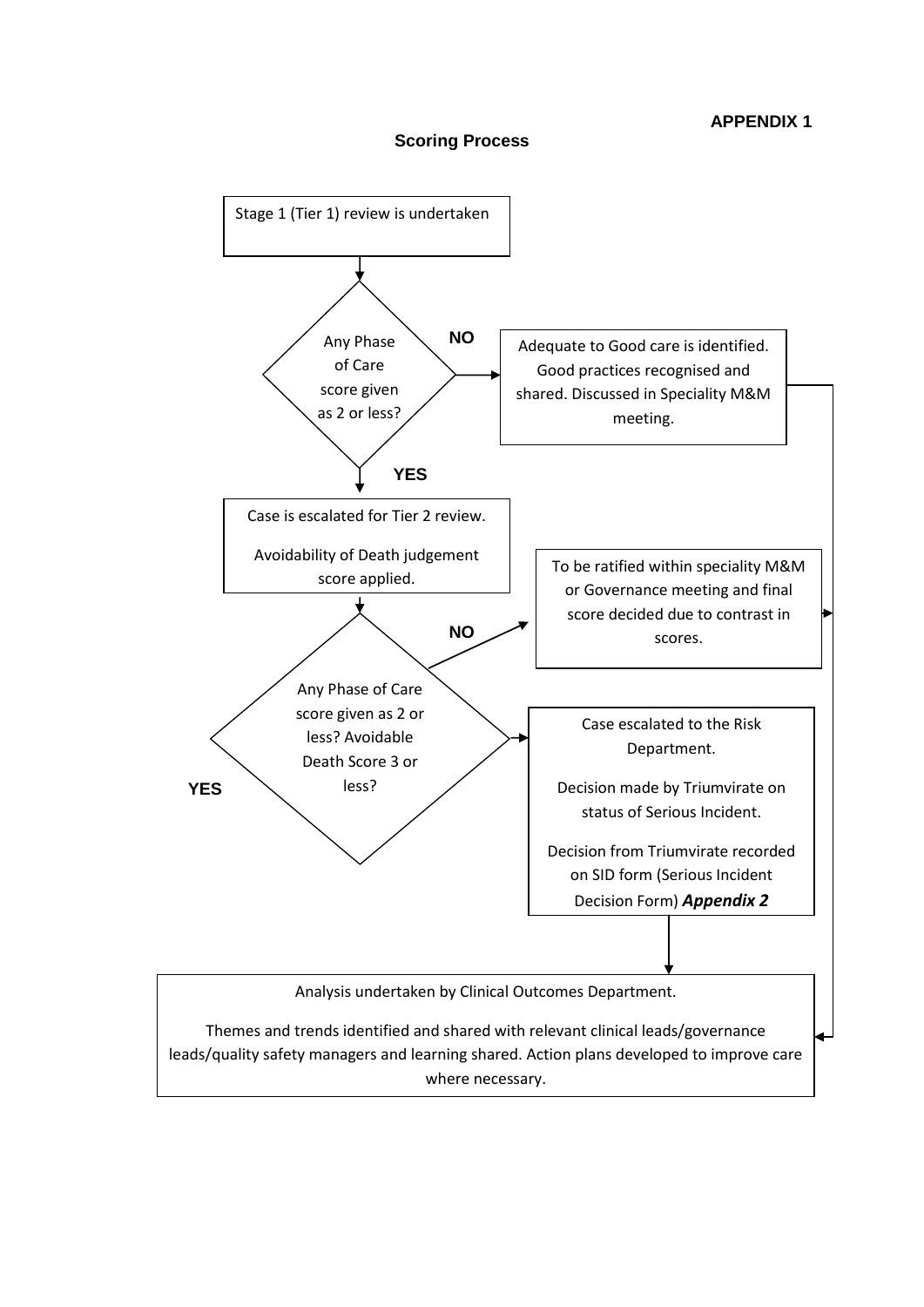# **APPENDIX 2**

# **Serious Incident Decision (SID) form**

| <b>Incident Details</b>         |                                |  |  |  |  |
|---------------------------------|--------------------------------|--|--|--|--|
| <b>Health Group</b>             | <b>Specialty</b>               |  |  |  |  |
|                                 |                                |  |  |  |  |
| Date of incident                | <b>Incident</b><br><b>Date</b> |  |  |  |  |
|                                 | <b>Escalated for SI</b>        |  |  |  |  |
|                                 | consideration                  |  |  |  |  |
| <b>Incident</b>                 | <b>Incident</b>                |  |  |  |  |
| <b>Site</b>                     | Location                       |  |  |  |  |
| 'W' reference number            | <b>Severity</b><br>(as         |  |  |  |  |
|                                 | reported)                      |  |  |  |  |
| HEY no.                         |                                |  |  |  |  |
|                                 |                                |  |  |  |  |
|                                 |                                |  |  |  |  |
| <b>Description of Incident:</b> |                                |  |  |  |  |
|                                 |                                |  |  |  |  |
|                                 |                                |  |  |  |  |
|                                 |                                |  |  |  |  |
|                                 |                                |  |  |  |  |
| What should have happened?      |                                |  |  |  |  |
|                                 |                                |  |  |  |  |
|                                 |                                |  |  |  |  |
|                                 |                                |  |  |  |  |
|                                 |                                |  |  |  |  |
|                                 |                                |  |  |  |  |
|                                 |                                |  |  |  |  |
| <b>What actually happened?</b>  |                                |  |  |  |  |
|                                 |                                |  |  |  |  |
|                                 |                                |  |  |  |  |
|                                 |                                |  |  |  |  |
|                                 |                                |  |  |  |  |
|                                 |                                |  |  |  |  |
|                                 |                                |  |  |  |  |
| Why the incident happened?      |                                |  |  |  |  |
|                                 |                                |  |  |  |  |
|                                 |                                |  |  |  |  |
|                                 |                                |  |  |  |  |
|                                 |                                |  |  |  |  |
|                                 |                                |  |  |  |  |
|                                 |                                |  |  |  |  |
| <b>Actions now in place</b>     |                                |  |  |  |  |
|                                 |                                |  |  |  |  |
|                                 |                                |  |  |  |  |
|                                 |                                |  |  |  |  |